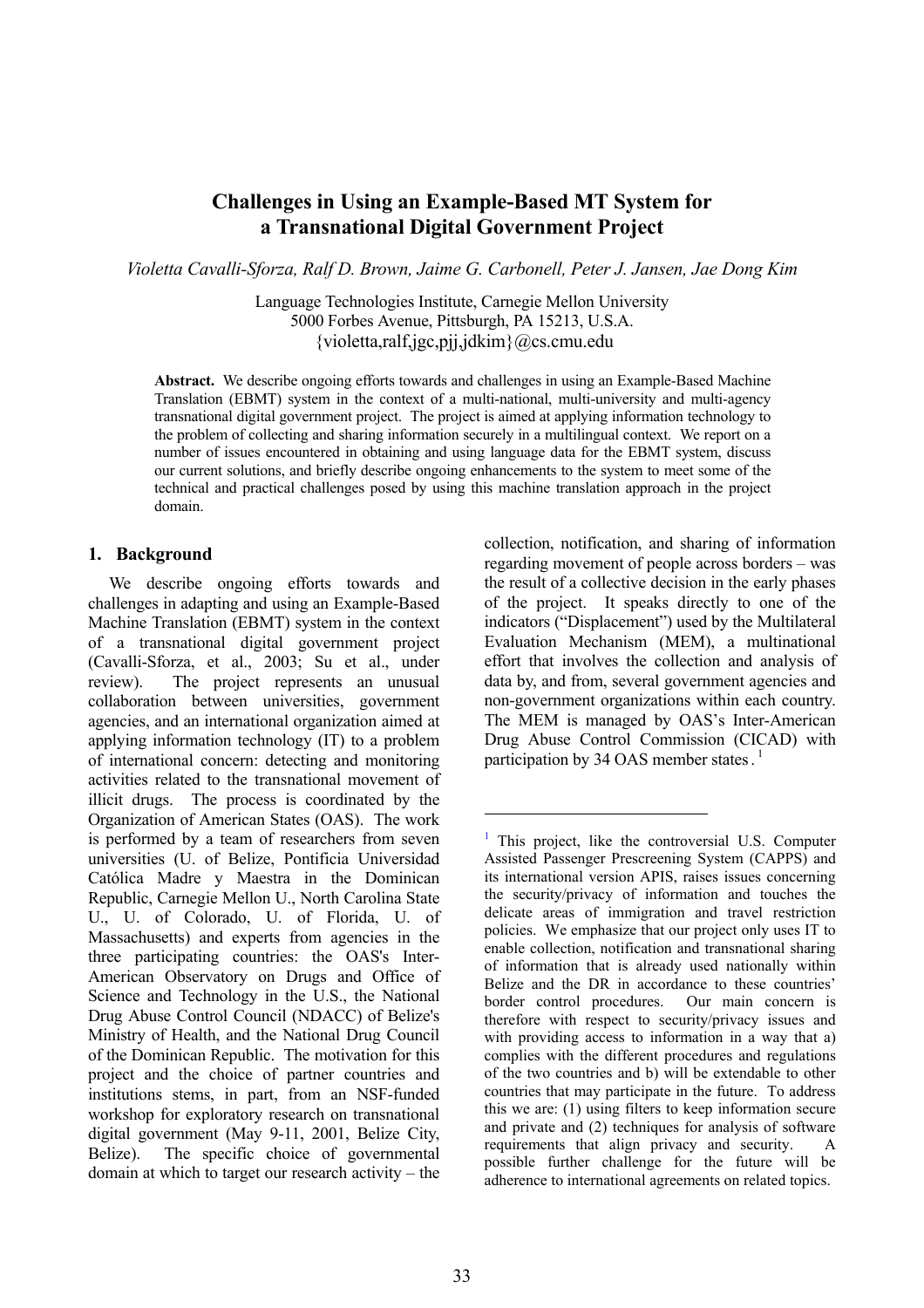# **2. Project Challenges**

Information systems that support international collaborations among governments face several research challenges in collecting and managing information across agencies and organizations without compromising the security and policies of the countries, interoperating transparently across countries with heterogeneous information networks, and sharing multilingual information. The methods and technology used by Belize and the Dominican Republic to collect, store, and share information currently differ. One aim of this project is to allow immigration agents to access information about travelers more uniformly and efficiently, so as to expedite processing of routine border-crossing situations and facilitate handling of potentially problematic cases.

In our prototype system, data is entered by each country in its own language, but can be queried by authorized individuals in a different language. Much of the information routinely collected through arrival/departure forms is stored in a database using set phrases whose translation requires only table lookup. Translation is needed for text stored in the comment field of an individual's record, where immigration agents can place additional information that results from observation and questioning of the traveler. The text may be a more detailed description of the traveler, the circumstances surrounding the (attempted) border crossing, or a transcribed dialogue. The text may be translated as a whole or searched for the presence of key phrases.

The principal scenario of use for which we are developing the system is one in which an immigration agent submits a query in order to access available information on an individual who is requesting entry into the country. The query is submitted from a computer terminal or, in the case of remote posts or crossings along a patrolled border, via radio or cell phone. The traveler may be on a watch list, display suspicious behavior at the time of crossing, have insufficient or questionable documentation, or provide inconsistent information. Information extracted from the natural language query is converted to a database query; results are returned and translated into the requested language, if necessary. More extensive details regarding system architecture and scenarios of use are given in Cavalli-Sforza et al. (2003) and Su et al. (under review). Future extensions of this project may require speech-to-speech translation of dialogues between immigration officials and travelers.

At present we are focusing on bidirectional Spanish-English translation of texts. English is the official language in Belize, with Spanish being an important second language due to borders with Guatemala and Mexico. The Dominican Republic is primarily and officially Spanish speaking.<sup>[2,](#page-1-0)[3](#page-1-1)</sup>

While our translation needs are presently limited to English and Spanish, one goal of the project is to provide a model that is extensible for use by different agencies in other countries and other domains. Lacking sufficient resources to develop a knowledge- or transfer-based machine translation (MT) system, and requiring an approach that can be quickly adapted to other domains and languages, we chose to use CMU's Pangloss-Lite (Panlite) Multi-Engine Machine Translation (MEMT) system (Frederking & Brown, 1996) and rely primarily on the Example-Based MT engine, which has been undergoing continuous enhancements (e.g., Brown, 1999; Brown, 2000; Brown et al., 2003). Panlite was the underlying translation system in the rapiddeployment speech-to-speech DIPLOMAT project (www.lti.cs.cmu.edu/Research/Diplomat/; Frederking et al., 1997); it therefore seemed to be an ideal choice. Nonetheless, the use of Panlite in the context of this project has been challenging for a variety of reasons.

In the first place, the lack of domain-specific parallel data has made it necessary to exercise a great deal of creativity in building the linguistic data resources. Secondly, after the data has been obtained, there are still challenges to be met in using and managing the data to satisfy the requirements of the application, while also providing reasonably predictable translation behavior. Finally, there are challenges in using the Panlite system as is for this project. Panlite's development in the last few years has been guided by translation tasks with requirements that were very different from this project's requirements. The use of the system in the context of this transnational digital government research has spurred the undertaking a number of enhancements that should increase the system's usability and its performance, especially in domains where data is limited and varied. In the remainder of this paper, we describe in some detail the current Panlite system and discuss ongoing efforts to meet the challenges posed by our application and to alleviate the problems we are encountering.

<span id="page-1-0"></span><sup>&</sup>lt;sup>2</sup> Other written languages that may be added in the future include Haitian Creole, French and Portuguese.

<span id="page-1-1"></span><sup>3</sup> Spoken languages the region include: in Belize, Belizean Creole English, Spanish, Garífuna, three Mayan languages, and Plautdietsch (Memnonite German); in the Dominican Republic, Haitian Creole French and Samaná English (a Creole language).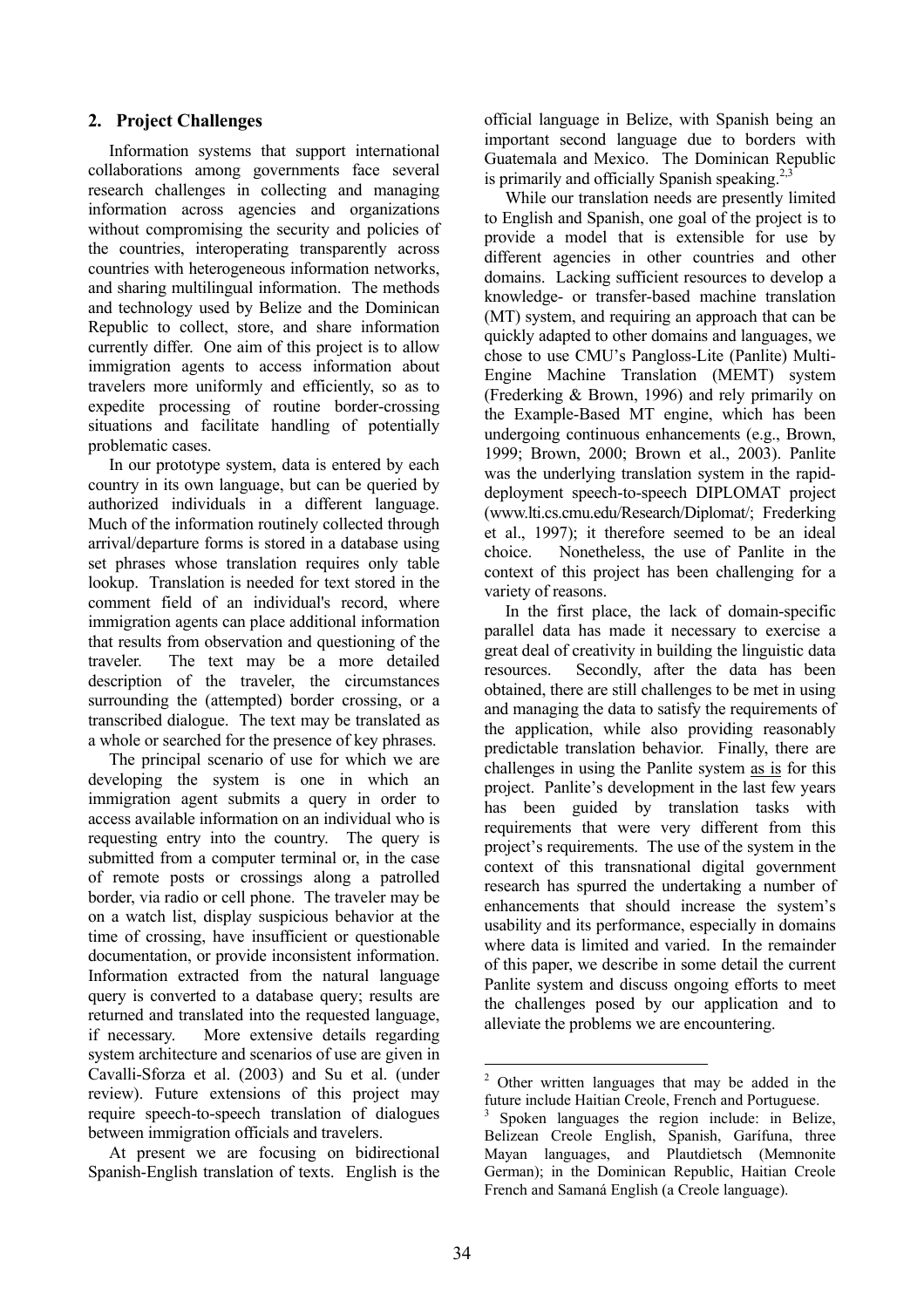### **3. The Panlite MEMT System**

The Panlite MEMT system (Frederking & Brown, 1996) provides a framework for using multiple translation engines in parallel. Given an input in the source language, each engine provides a translation into the target language for the full input or fragments of the input, along with a score for each translation. Translation candidates are placed in a chart as 'edges' covering the input or some portion of it. One component of Panlite, the Language Modeler, uses statistical knowledge of the target language, among other information, to select or piece together from the chart the best scoring translation(s) that cover the entire input.

The Panlite system supports the integration of widely different MT engines (for example, transferbased, knowledge-based and statistical engines) but provides three built-in engines in addition to the language modeler: an EBMT engine, a Dictionary engine, and a Glossary engine. Each engine is described briefly below. A version of each engine's language-pair specific resources must be built for each direction of translation (e.g. English $\rightarrow$ Spanish and Spanish $\rightarrow$ English) but, for the most part, can be built automatically from the same unidirectional source file. Hand-construction and/or refinement of language resources may be used to improve performance in each direction of translation.

### **3.1 The EBMT Engine**

At its simplest, the EBMT engine translates input phrases or sentences by matching new input against source text in previously seen source-target pairs. If it cannot find a match for the entire input, it looks for matches for all possible multi-word fragments of the input and posts to the chart what it believes to be the corresponding translations.

The essential 'training' data for the EBMT engine is a sentence-aligned corpus. The system does not 'learn' in the traditional machine learning sense; its training consists of preprocessing the parallel data and building an index so as to make retrieval of any part of the source text and corresponding part of the target text as fast as possible when the system is translating new input. The preprocessing also includes determining the correspondence between fragments of parallel source and target sentences. While this computation could be performed at translation time, it is more efficient to perform it at indexing time and to store a correspondence table in the index.

At runtime (translation time), the input sentence to be translated and its fragments are matched against the source-side of the indexed training corpus, with some flexibility in determining what is

considered a to be a good – if not exact – match and some control over the extent of the search for candidate matches. Candidate translations are produced from the target side of the indexed corpus; they are scored and posted with their score to the chart, which stores the translations provided by all engines.

The EBMT engine includes two mechanisms for generalization of language data that allow a parallel corpus to go further in matching new input. $4$  The first and older mechanism, "tokens," establishes classes of words or phrases in the source language, and corresponding translation in the target language, that are syntactically interchangeable (some restrictions apply). Examples of token class definitions are shown in Figure 1. The example on the right shows that classes can be defined based on other previously defined classes, and that multiple source and target expressions can be considered equivalent. In building a system for a given direction of translation, all expressions will be recognized, but only the first one on the target side will be generated. The class definitions are shown English $\rightarrow$ Spanish but are automatically reversible.

| @@begin <weekday></weekday> | @@begin <dates></dates>          |
|-----------------------------|----------------------------------|
| <b>Monday</b>               | <date>1 - <date>2</date></date>  |
| lunes                       | <date>1 to <date>2</date></date> |
|                             | <date>1 - <date>2</date></date>  |
| <b>Sunday</b>               | <date>1 a <date>2</date></date>  |
| domingo                     | .                                |
| @@end <weekday></weekday>   | @@end <dates></dates>            |

**Figure 1.** Examples of token class definitions

The second generalization mechanism, "tagged entries," allows adding linguistic information directly into the corpus, creating corpus entries that define parallel source and target grammar fragments. Tagged entries also define classes whose members have syntactically equivalent behavior, as in the following simple example:

#### **;;;(TOKEN <NP>) <N-S> <adj-s>2 <adj-s>1 <adj-s>1 <adj-s>2 <N-S>**

The first line specifies that a member of class **<NP>** is being defined. The first line (for Spanish) says that a noun phrase (**<NP>**) is a singular noun (**<N**-**S>**) followed by two singular adjectives. In English (the second line), the adjectives would appear before the noun and in the inverse order in

 $\overline{a}$ 

<span id="page-2-0"></span><sup>&</sup>lt;sup>4</sup> These two mechanisms are actually being merged in the implementation but will continue to be specified separately in the language resources for a specific language pair using the formats shown in the examples.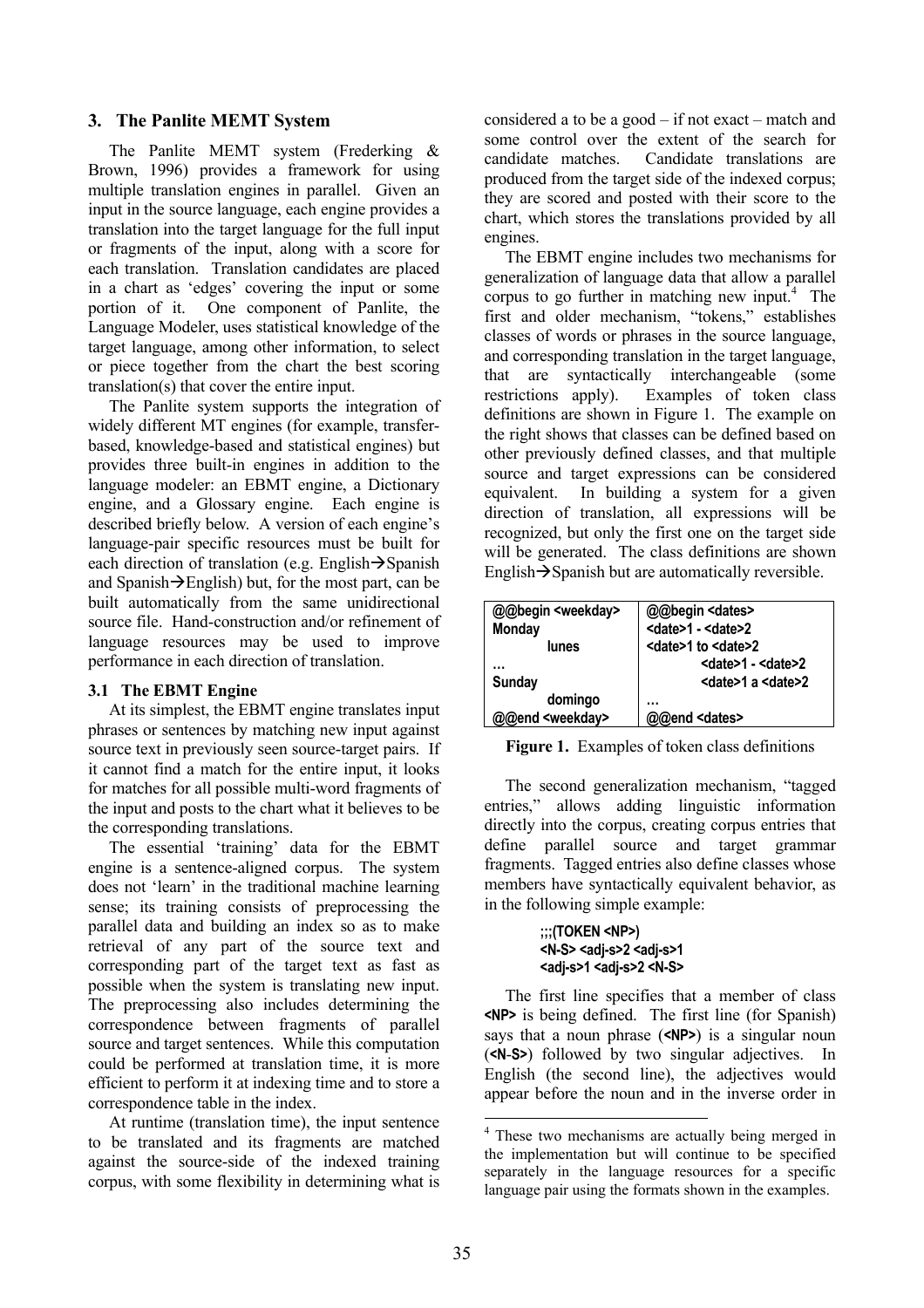which they appear in Spanish. For example, the phrase "curly blonde hair" would be expected to appear in Spanish as "pelo rubio rizado." Numeric suffixes are one way of specifying source-target alignment, but other ways are also available.

Tagged entries can refer to previously defined tagged entries and also to token classes, and vice versa. Tokens and tagged entries are used both at indexing time and at runtime. When indexing, the class name is recursively substituted for the literal text. Generalized examples are always stored in the indexed corpus, whereas the original examples are optionally stored. At runtime, a generalized training example can be used to match input that differs from it only by a word or expression in the same equivalence class. Tagged-entries have been shown to substantially increase the work performed by a parallel corpus of a limited size (Brown, 1999).

#### **3.2 The Dictionary Engine**

The Dictionary engine provides translations for single words on the source side; on the target side, the corresponding translation may be a word or a phrase. The engine is based on a dictionary, which may be constructed manually or automatically from machine-readable dictionaries or from parallel texts and may contain translation frequency information. If the dictionary is automatically constructed or inverted, hand-refinement is usually needed.

The EBMT engine uses the dictionary during corpus indexing to find sub-sentential alignments between source and target language pairs. Under certain conditions, the dictionary is also used at translation time to extend source-side matches: if a portion of the input matches a source-text fragment in the training corpus except for one word, and the word has one translation that is significantly more frequent than other translations, that translation will be substituted in the target fragment.

While not strictly necessary, a Dictionary engine is highly desirable, since it enables backing off to single-word translations in cases where other engines are not able to translate the entire input and leave holes in the coverage of the input.

### **3.3 The Glossary Engine**

The Glossary engine is primarily intended to provide translations for source language phrases. The target language translation may be a single word or a phrase. If the source language is a word, there is an option to copy the word and its translation at runtime to the dictionary as well. Since glossaries are built manually, the translation is generally assumed to be a good one; placing the same translation in two engines will result in it receiving greater weight in the determination of the final translation for the input.

Both the Glossary and the EBMT engines work with translations of source language phrases. An important difference between them is that, while the source-target alignment is known to be correct for glossary phrase translations, it is only hypothesized in the EBMT engine. However, as the Glossary engine's modest generalization capability has fallen into disuse and the EBMT engine's has been enhanced, the overall trend has been to reduce the Glossary engine's importance, with an eye to eventually merging it with the EBMT engine.

### **3.4 Controlling Panlite's Behavior**

In general, the behavior of each component of Panlite, and especially the EBMT engine and the Language Modeler, is governed by a complex set of parameters whose values are specified in a configuration file, although some can be overridden for an individual invocation of the system or changed at runtime.

In EBMT, parameters control input and output processing, automatic dictionary creation and refinement, use of generalization, corpus indexing, sub-sentential alignment and scoring of sourcetarget language pairs, matching of input to known source text, and memory management at runtime. The Language Modeler component of the Panlite MEMT system performs the final selection of translation(s) for the input. The selection is based on a language model of the target language, the scores of individual fragments posted to the chart, the weights associated with each engine, whether fragments are allowed to overlap and by how much, and several other user-specifiable controls that interact in a complex manner.

Understanding and learning to control and adjust Panlite's overall behavior is not an easy endeavor. Making the system more accessible to developers of translation systems for specific language pairs was one of the challenges we encountered as we began to use the system for the transnational digital government project. See Section 6 below.

## **4. Building Suitable Language Resources**

The EBMT system contained in Panlite is fundamentally a data-driven approach to translation. While it generally requires less parallel data than a statistical MT system does for comparable performance, the quality of the translation output is still heavily dependent on having sufficient data in the domain and style of interest. Unfortunately, though there is an abundance of English-Spanish parallel corpora, the available resources are largely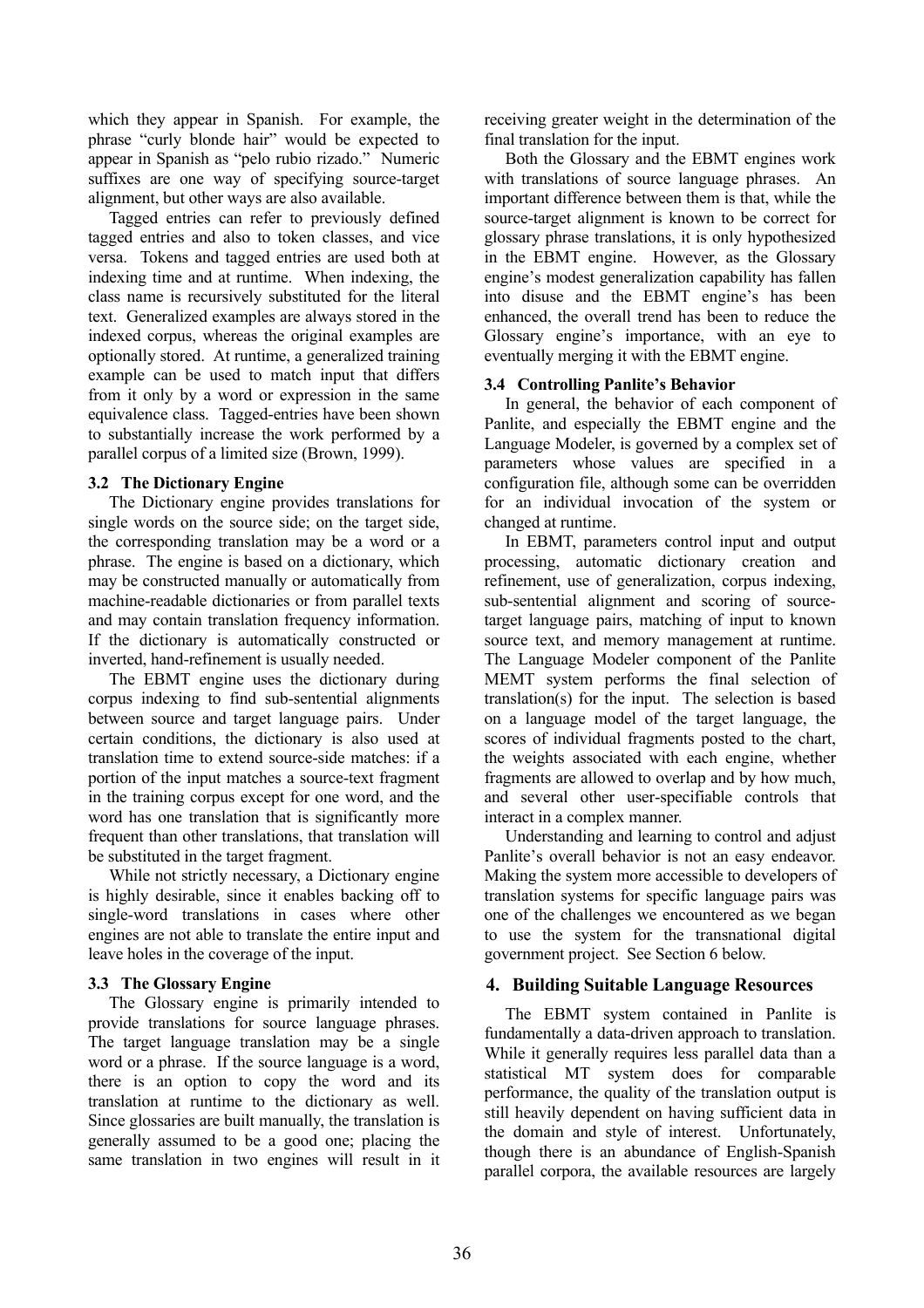formal documents and some newswire. They diverge widely in content and style from text in our domain and we have found that they provide little translation help. A baseline version of the system, trained on a hand-refined version of the English-Spanish United Nations (U.N.) parallel corpus (Graff & Finch, 1994) with some additional parallel text obtained from the Pan American Health Organization (PAHO) and a statistically-derived dictionary based on that corpus, produces translations that are virtually useless in the context of our project, and is particularly ill-suited to the translation of dialogues.

If suitable monolingual data were available, it would be possible to create a parallel corpus through manual or semi-automatic translation, but very little of that data is to be found either. In the Dominican Republic, computerized access to a database of traveler information is available at major ports of entry (e.g., the international airport in Santo Domingo) though not always at remote border posts. The current process however, is not equipped to store information that goes beyond responses to questions on standard arrival/departure forms. In Belize, the immigration and emigration process currently does not make use of computer technology for storing traveler information, although some information is handwritten in a diary kept at each border station.

Overall, we have experienced significant difficulty in obtaining authentic documents to use in our translation system, whether monolingual or bilingual. Our Belizean and Dominican partners have provided some examples of dialogues and traveler descriptions after talking to immigration officials, but the data they have supplied so far has been nowhere near the needed amount. It is only very recently that we have seen authentic materials. These include an extract of comments found in a station diary and a few advisories that either instruct border immigration officials to be on the lookout for specific individuals (individuals on watchlists) or inform officials of new policies regarding allowing entry of travelers into the country. Examples of this kind of data, as provided to us (including errors, only the names have been changed), are shown in Figure 2 below.

In response to the lack of domain-relevant language resources, we have employed a variety of techniques to build our corpus and improve translation quality. A prototype version of the information system – including a database, network communication, capabilities for entering queries via a natural language interface (currently text-based but soon to become speech) or a forms interface, and translation service – has recently started running at universities in the U.S. and Belize and will soon run in the Dominican Republic too. The presence of the prototype system at universities will allow our colleagues in the client countries to collect data from actual future users prior to fielding the system at actual ports of entry. It will also give us an opportunity to collect more authentic data.

| Ellen Garcia of 24 yrs, and Maria Vargas of 21 yrs, both<br>Belizeans. Both in a state of drunkenness, made<br>scandal inside Border facility. Detained and released 8<br>hours later.                                                                                      |
|-----------------------------------------------------------------------------------------------------------------------------------------------------------------------------------------------------------------------------------------------------------------------------|
| Note: Juan Smith an American (old person) 30.6.29 is<br>being deemed a prohibited Immigrant do not land under<br>any circumstance.                                                                                                                                          |
| In view of the SARS wpdemil affecting the far east<br>countriesand Canada, the minister of home affairs has<br>imposed a temporary Baan on the entry into Belize of<br>persons in the following countries: Mainland China,<br>Hong Kong, Singapore, Vietnam, India, Canada. |

**Figure 2.** Examples of authentic text from Belize

In the meantime, so as to field a system that can translate in the domain to some extent, we have 'bootstrapped' it using the following techniques:

**Translation**. (Quasi)-native Spanish language speakers translate, from English into Spanish, sample dialogues and hypothetical descriptions of border crossings developed by project members. This technique allows us to obtain a broad range of Spanish translations for similar sentences, but also gives rise to some complexity in selecting the translations. This point is discussed further below.

**Scenario Generation**. Translators imagine circumstances surrounding border crossings and write, in both languages, descriptions of individuals and circumstances, and hypothetical dialogues in those situations. This technique helps us to extend the range of content of the texts.

**System Use.** Project members use the system to test its translation capabilities or to provide other examples of questions, answers, and situation descriptions. Their interactions with the system are logged and, when the translations are not correct, they are manually translated and used to augment the parallel corpus.

**Interviews.** During our last project meeting, in Belize, a Senior Immigration Official was interviewed and asked to recollect different experiences of problematic border crossings during his career. He also answered several questions regarding the types of behaviors that might be considered suspicious and cause immigration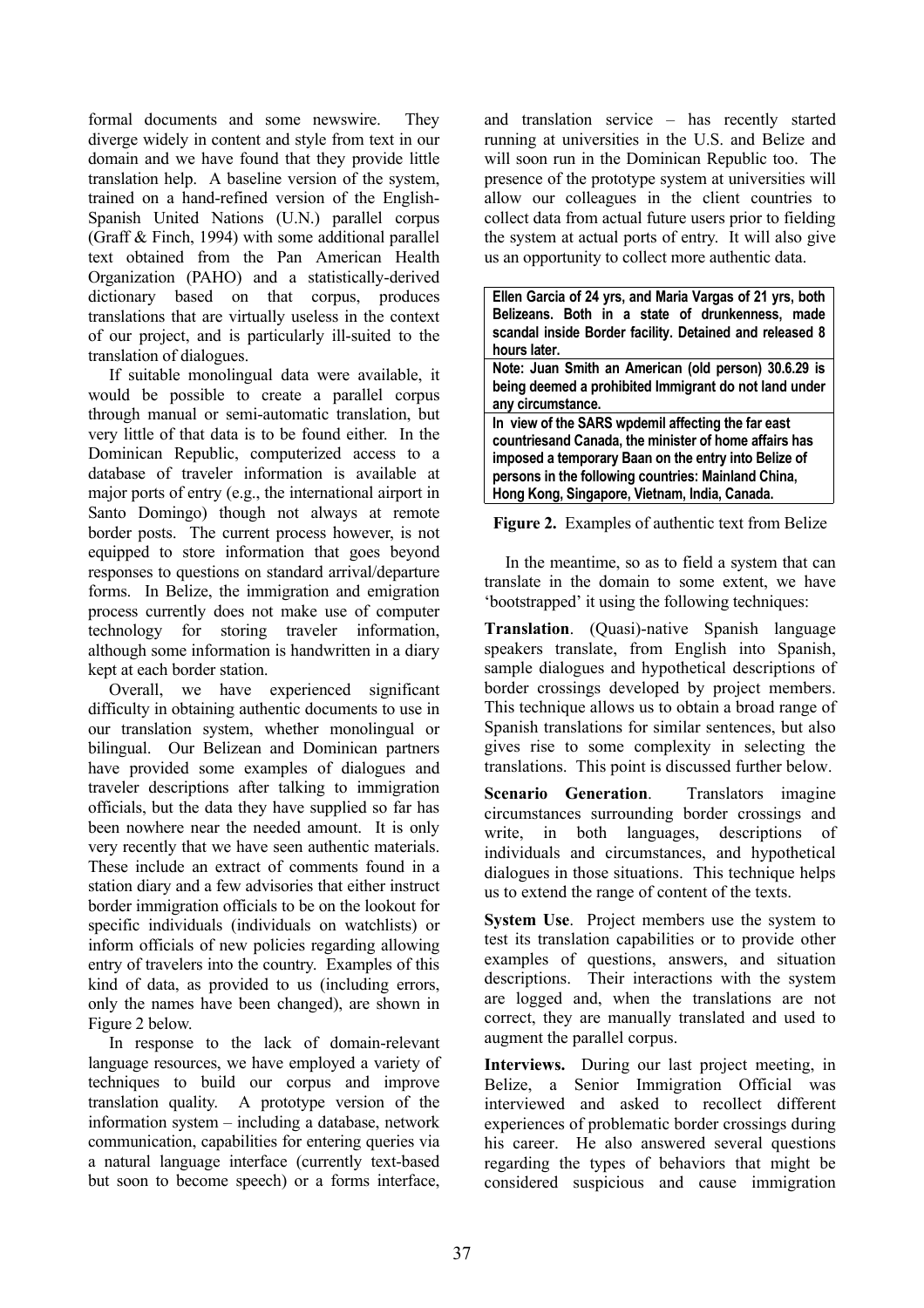officials to hold travelers for further questioning. The information collected during this interview and brief discussions with officials at border points was used as a basis for composing texts which, with their manually-produced translations, help augment the corpus. We have asked our colleagues in Belize and the Dominican Republic to apply this technique to gather additional data of this kind in their interaction with immigration officials. In addition to providing more text for translators, this technique aids in the generation of more authentic scenarios of border crossings.

**News Briefs**. A recent type of data that we have started acquiring from the Dominican Republic is a collection of news briefs concerning immigration incidents, ranging from 1-2 sentence notifications to 1-2 paragraph articles. An example of such a text is shown in Figure 3 below.

**Autoridades de Dominicanas han confirmado que una red de contrabando humano ha tomado como base de operaciones la isla, y que desde ella, facilitan el tráfico humano hacia otras islas, como San Martín. Asimismo, confirmaron que la mayoría de las personas que son "traficadas" son ciudadanos dominicanos o haitianos, que viajan de manera legal mediante vuelos charter, y que reciben permiso para quedarse por una semana, pero que, aparentemente, "salen por la puerta trasera".**

**Figure 3.** Example of domain-relevant news brief text from the Dominican Republic

In spite of all these initiatives, our parallel corpus still falls short of the minimally desired amount. The DIPLOMAT project found that approximately 50K words for each language was required in order to obtain decent translation performance and successfully create standard backoff trigram language models. At approximately 10 words per sentence, averaged over dialogue and descriptions, this implies having approximately 5,000 sentence pairs. We are still far short of that: up till now, our corpus includes only approximately 2,200 domainspecific pairs, of which a (decreasing) portion consists of alternative translations for the same English source sentence. The most recent material we have collected will add a few hundred sentence pairs, but the corpus will still fall well below the minimum target size. Thus increasing the size and coverage of the corpus, by any means available including the above techniques and sources of information, remains a high priority for improving the translation performance of the system.

The translation pairs in Figure 4 exemplify the quality of translation the system produces when it has seen similar but not identical source sentences.

The source texts in Figure 4 are modifications of examples in the indexed (training) corpus. Specific words or phrases are underlined to draw attention to problems in the source and/or target. Usually the output is understandable even if grammar problems are present. Notice that here, as in earlier examples, sometimes it is the input that is not fully grammatical. Performance on sentences or phrases that deviate extensively from training examples is substantially lower.

| El viajero se presentó en la frontera sin documentos.<br>Passenger, presented himself at the border without<br>documents. |
|---------------------------------------------------------------------------------------------------------------------------|
| El viajero no entendía español.<br>The traveler not understood Spanish.                                                   |
| Spoke with central office.<br>Habló con oficina central.                                                                  |
| Andrew Jones traveling from Flores, Peten, crossed at<br>$11:25$ a.m.                                                     |
| Jones Andrew como Flores, Petén, cruzado A las 11 : 25<br>a.m.                                                            |

**Figure 4.** Translation Examples

## **5. Using Available Language Resources**

In addition to the difficulty of developing suitable parallel text resources for use with the Panlite system, a number of issues have arisen when using the resources that were already available or that we have been able to collect.

### **5.1 Using Out-of-Domain Corpora**

Because our domain-specific corpus is still small in size and coverage, in an effort to increase the robustness of the system, we have been layering it on top of out-of-domain corpora. These include a small corpus of general travel glossaries containing around 2800 source-target pairs and a wide variety of phrases and idioms, most of which are not particularly relevant to the domain. This corpus is itself layered on top of the U.N./PAHO parallel corpus, which also contains some general glossary material. The layering relies on a feature of the EBMT system that permits assigning a greater weight to examples in more recently added text (i.e. text added closer to the end of the indexed corpus) in the process of scoring and choosing translations. Alternatively we could also weight each corpus individually – and we may in the future – but it will require re-indexing a very large corpus composed of several widely dispersed sub-corpora.

The layering of multiple corpora broadens the language coverage and increases somewhat the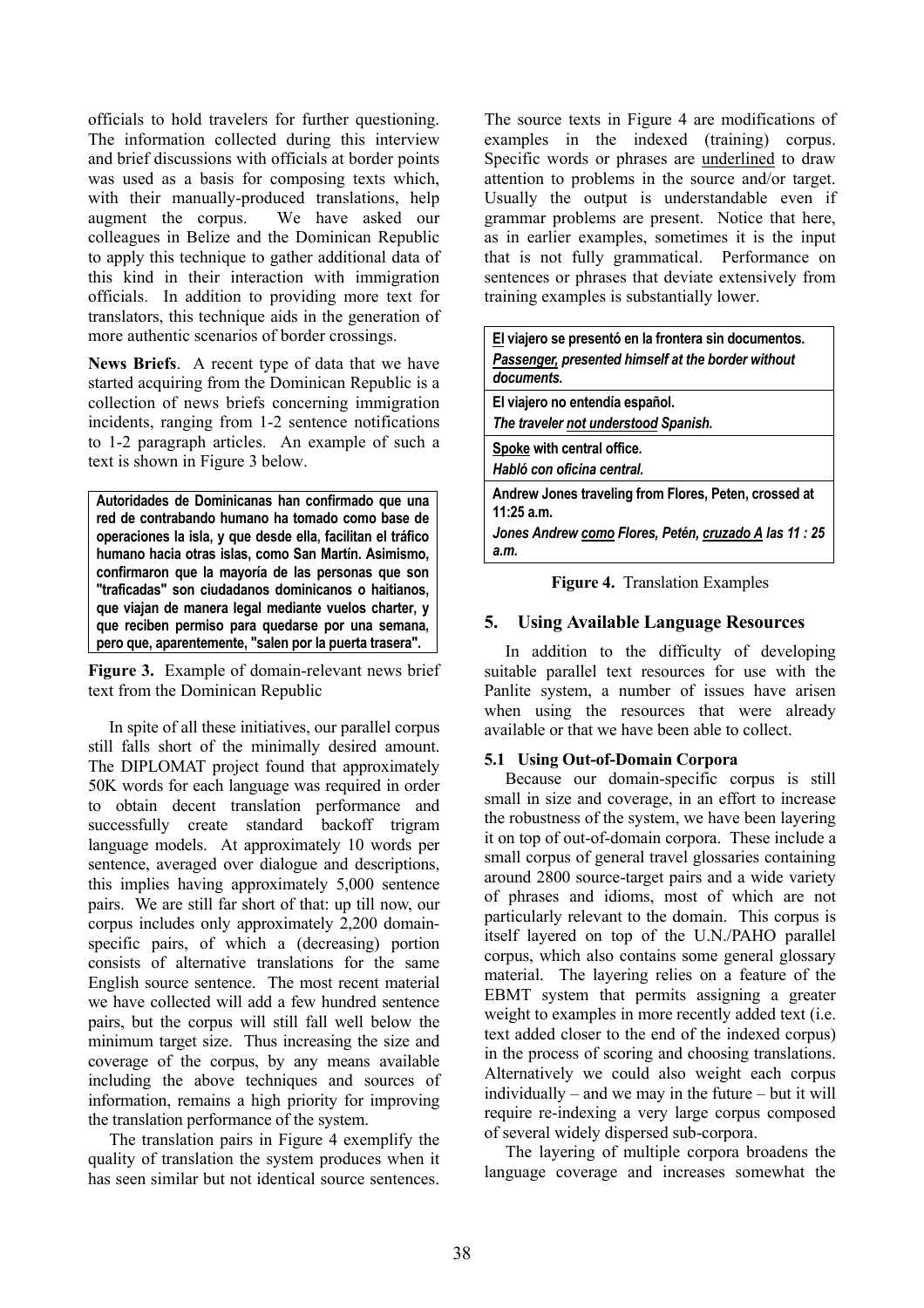robustness of the system, particularly in view of the fact that the dictionary currently in use is automatically extracted from those same out-ofdomain corpora and therefore does not provide good single-word translations (see next section). Still, most of the time the translations obtained from the out-of domain text are not acceptable. An interesting effect of using a large out-of-domain corpus as fallback, and allowing flexibility in matching and in the composition of fragments, is the introduction of irrelevant material into the translation: the system effectively "hallucinates" part of the translation. The following example shows the phenomenon; we underline incorrect translations and **bold** improperly inserted material.

Ellen Garcia of 24 yrs, and Maria Vargas of 21 yrs, both Belizeans.

#### Key Garcia **de Bahía** 24 **por** yrs, **consenso,** e Vargas Maria, **de Bahía** 21 **por** yrs, **tanto individual como** Belizeans.

The current system uses a dictionary that was automatically extracted from a corpus composed of the large U.N./PAHO corpus and a small general glossary. The language model is based on a large selection of similarly out-of-domain documents. In an attempt to improve the quality of sub-sentential alignment and translation of individual words, we could recompute the statistical dictionary including the domain-relevant data. We could similarly recompute the language model hoping to select a better combination of fragments in the final translation. However, the domain-relevant data we have available is so little in comparison to the data on which the dictionary and the language model are based that it is unlikely to make much difference in translation performance with the current algorithms.

Instead, we are currently in the process of handrefining the dictionary, on one hand, and considering/developing better automatic dictionary extraction and alignment algorithms on the other. Past experience with the Panlite system shows that automatically extracted dictionaries work better for indexing than manually developed/refined ones; the latter work better at translation time. As a result, Panlite allows the use of different dictionaries at indexing and translation time. So, although handrefinement of the dictionary will not produce better alignment, it will ensure that, at least for those fragments of the sentence where no (better-) matching phrase can be found, the system can supply a reasonable word-by-word translation. The resulting translation may be syntactically very poor and choppy, but should be semantically acceptable.

A small number of manual additions and refinements to the translation dictionary have yielded a qualitatively noticeable improvement in the translation of probable phrases and sentences for this domain. This approach, however, is not without its disadvantages. On one hand, separate and different manual updates must be prepared for the two directions of translation. Since the current dictionary is a full-form dictionary (no morphology information is kept in it) and Spanish is a highly inflected language, manually enriching the dictionary is both omission-prone and a significant amount of work. On the other hand, with the exception of a handful of words that we may imagine would be useful to place in the dictionary, the main impetus for augmenting the dictionary still comes from domain-relevant texts, bilingual or monolingual and in either language. Hence the labor we put into hand-refining the dictionary will give extra coverage for individual words seen in examples but will provide very little assistance with unseen input.

### **5.2 Using Newly Acquired In-Domain Texts**

While the authentic and constructed in-domain texts that we have been using are the most important source of examples and vocabulary for the MEMT system, their use is not without problems. This section describes some of the linguistic and technical challenges that we have encountered in using these language resources.

**Linguistic Variety**. Our informants/translators use different Latin American Spanish dialects, which differ in common everyday words and idioms (e.g., a vague word like 'bag' might be found as *bulto*, *bolso*, *bolsa*, *cartera*, *maleta*, *maletín*, *valija*, *veliz*, *saco*; correspondingly, some of those words may be variously translated into English as 'bag', 'briefcase', 'handbag', 'sack', 'suitcase', and 'wallet'). American English and Belizean English also differ, and not only in spelling (Belizean English is influenced by British English). More importantly, in the authentic data we have seen, immigration agents tend to use an abbreviated form of English, frequently dropping pronouns and auxiliary verbs and using some acronyms and abbreviations (e.g., Figure 2). While the English is perfectly understandable, it cannot be translated into a similarly abbreviated Spanish. In general, the need to accommodate different dialects and linguistic variation is an unavoidable aspect of our corpus and our project, one that we must be prepared to deal with if we are to field the system in a broader range of countries in the Americas.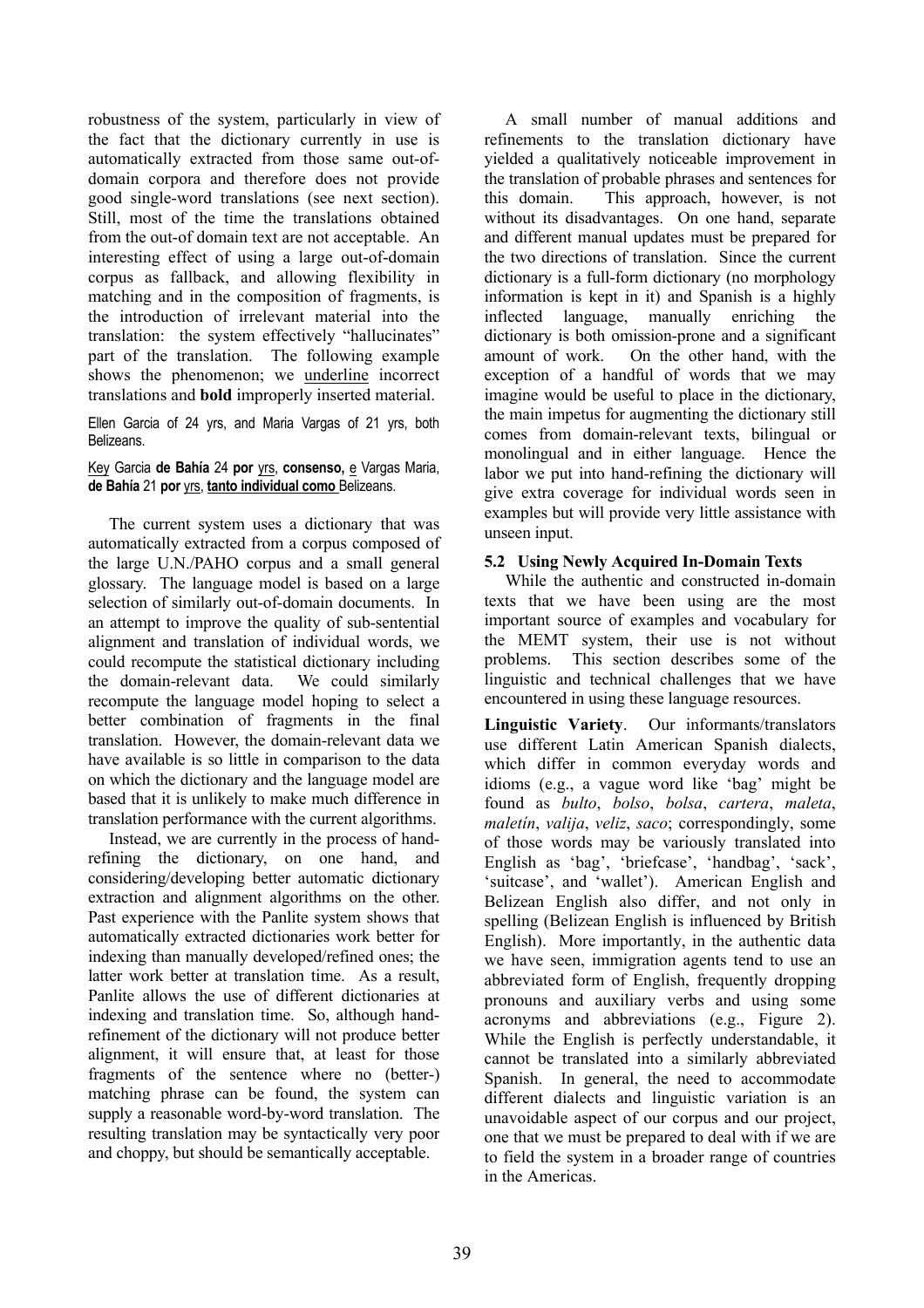**Multiple translations for the same source.** Any text can generally be translated in more than one way. In our case, multiple translations are largely an artifact of collecting parallel data by seeking Spanish translations for the same English source sentence from multiple translators. Figure 5 gives an example, a commonly occurring sentence in a dialogue between an immigration or customs officer and a traveler. More rarely, we also obtain multiple English translations for the same Spanish source. On one hand, multiple translations provide more examples that can be matched, especially for translating from Spanish into English. On the other hand, using multiple translations has the potential of making system output less predictable. We can order translations from worst to best and use the EBMT system's corpus weighting mechanism to favor later and therefore supposedly better translations. However, while the EBMT system allows us to express a preference for examples that are found later in the corpus, it does not guarantee that it will choose a particular example, since the final translation depends on translations posted by multiple engines and a complex scoring system.

| Are these your bags?     |
|--------------------------|
| ¿Son suyas estas bolsas? |
| ¿Estas bolsas son suyas? |
| ¿Éstas son sus bolsas?   |
| ¿Es éste su equipaje?    |
| ¿Son éstas sus maletas?  |
| ¿Son éstos sus bultos?   |
| ¿Son éstas sus bolsas?   |

**Figure 5.** Multiple Translation Example

**Unpredictable and open-ended data.** The domain of border crossings involves many people and place names that are not restricted to Spanish and English, since both countries are strong tourism magnets. Recognizing people and place names so that they can be appropriately translated or not translated, as the case may be, is a general problem in machine translation and is particularly salient in this domain.

The initial approach we have adopted to supporting multiple translations and linguistic variety has been to accept different inputs on the source side but to generate a single output on the target side. In doing so, we are taking advantage of the need to develop different language resources for each direction of translation. For example, if we have multiple Spanish translations for an English sentence, the Spanish $\rightarrow$ English translator will use all the Spanish versions in the indexed corpus: they provide more match opportunities for the input but all map to the same translation. For English $\rightarrow$ Spanish, we order translations from worst to best based on how accurately the target reflects the meaning and structure of the source (translators frequently give approximate translations), and whether the structure of the source and target texts facilitates sub-sentential alignment, while taking into consideration word order preference of the target language. Only the best version is included in the training corpus. This asymmetric use of corpus materials for the two directions of translation has been one of the factors motivating the development of a corpus management system for this project (Cavalli-Sforza, Carbonell & Jansen, 2004). A similarly asymmetric treatment is used in hand-refining the dictionary resource.

The issue of dealing with unpredictable person and place names has not yet been seriously addressed. In the long run, we plan to use a named entity identifier for each language (e.g. BBN's IdentiFinder), which only needs training on monolingual data. The current system usually reproduces in the target, without translation, words that it has no knowledge of. In addition, person and place names often occur in specific contexts (e.g., for names, preceded by honorifics; for place names, preceded by specific verbs or prepositions), so names can also be captured via the EBMT system's generalization mechanisms. This is not a general solution, however, since there will always be new names and new places that have not yet been assigned to a generalization class.

# **6. Enhancing EBMT and Panlite**

An important outcome of using the Panlite System in the context of our Transnational Digital Government project has been the stimulus to improve both the usability and the functionality of the EBMT and the Panlite systems. In this section we briefly describe the range of changes that are currently underway and planned.

Panlite was initially developed in the Pangloss project (www.lti.cs.cmu.edu/Research/Pangloss/) and used in the DIPLOMAT project to provide rapid-deployment of speech-to-speech translation systems for dialogues. In recent years, the system has been primarily enhanced in response to the TIDES (www.darpa.mil/ipto/programs/tides/) program competitions with the goal of improving translation on newswire text, with training performed on parallel texts consisting largely of formal government documents and some newswire material. The Panlite system as is does not support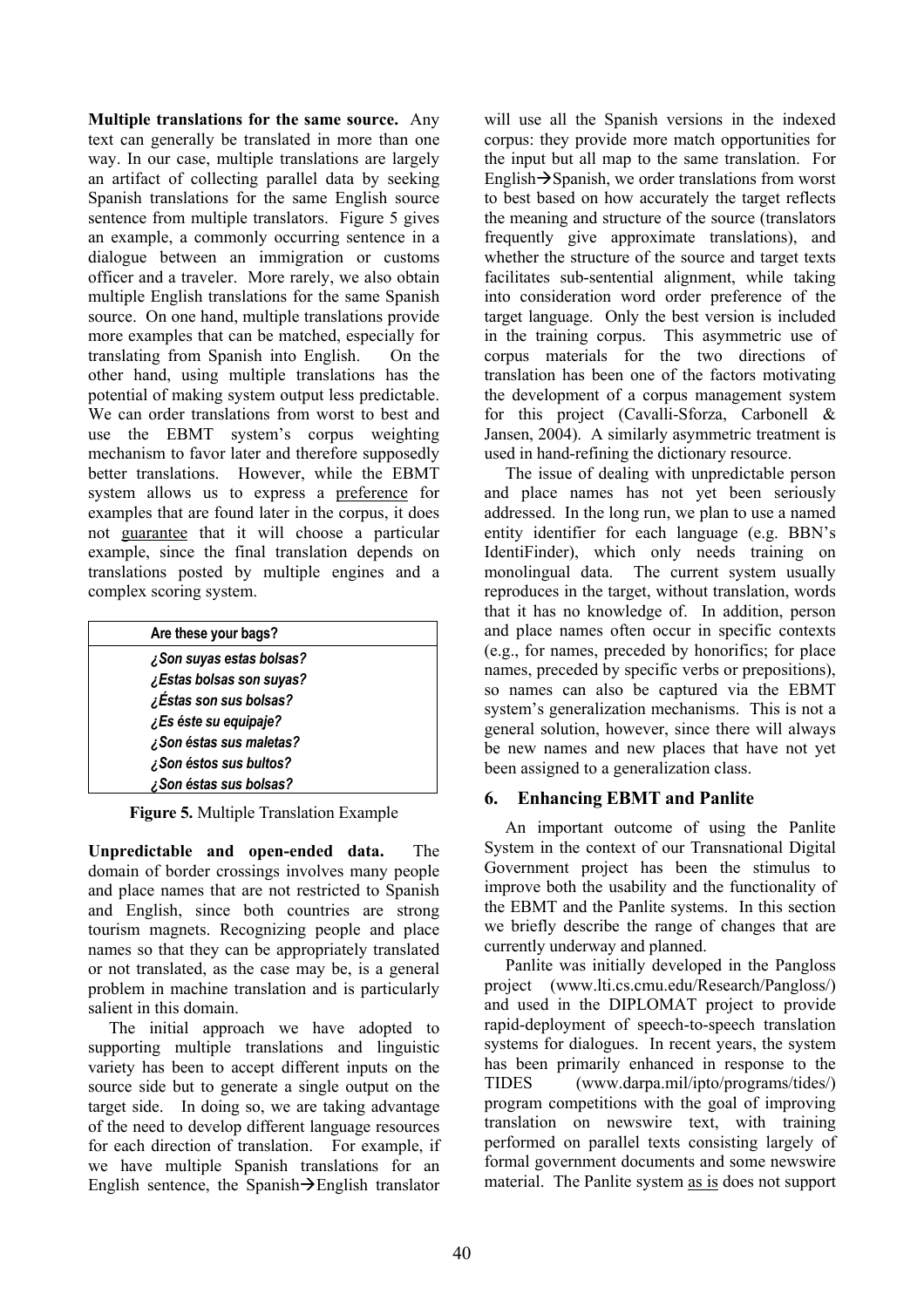particularly well the requirements of our application, which includes translation of both dialogues and brief third person descriptions tied to a database record for a specific individual, in a domain where training text is not abundant and is subject to a great deal of linguistic variation and input irregularity.

The experience of applying the Panlite system to translation in the border-crossing domain has made apparent the urgency of improving both the preprocessing and, to a lesser extent, post-processing capabilities of the system. Post-processing – in the sense of cleaning up ugliness in capitalization, punctuation and spacing – is lower priority, since it affects the aesthetics more than the clarity of the output. Pre-processing is a more necessary and, in our case, a more complex task. By pre-processing we refer to the following types of processing:

**Regularization of the Input**. This processing includes expansion of contractions (e.g., "don't"  $\rightarrow$  do not) and normalization of alternative spellings (e.g., 'color' vs. 'colour').

**Treatment of Abbreviations**. We have been warned that immigration agents at border locations in Belize are likely to use abbreviations to expedite the process of information storage and retrieval. There is not much evidence of this in the little authentic data we have seen but, if true, we will need to treat abbreviations either as input to be regularized and/or as dictionary entries.

**Spelling Correction.** As seen in Figure 2, real future users of the system cannot be realistically expected to be careful about spelling. At least simple spell-checking and correction of the input will be needed before attempting to match it against the corpus. Spell-checking and correction depends on dictionary contents, regularization and treatment of inflected word forms.

**Morphological analysis and generation**. The early versions of the Panlite system used in the DIPLOMAT project included a fairly simple tabledriven capability for morphological analysis, written in Lisp (the current Panlite system uses  $C/C++$  for speed). Since that time, the system has evolved without that functionality, using optional external files of stems or roots of inflected words but largely relying on vast amounts of parallel data to provide the required contexts for correct inflection. In the borders domain, we are translating both dialogues and third person descriptions and therefore need to use the full range of person-number-gender combinations in Spanish. The ability to use morphological knowledge to both match examples and generate translations is important in a domain where data is limited and with highly inflected languages like Spanish and Arabic. (There has been some use of the EBMT system with Arabic and more is planned for the near future.) Recent in-house experiments have shown that simple stemming can significantly improve performance for translating from Arabic. We are therefore currently investigating how to re-integrate morphological analysis and generation into the Panlite system to improve the quality of all types of translation and also as a prelude to exercising better control of inflectional features (person, gender and number) in the translation of dialogues and descriptions that, in the borders domain, are tied to database records for individuals of known sex.

The Panlite system has been used for translation with a variety of language pairs, including English-Spanish, and continuously modified to keep pace with new technological developments and resources. Thus we have been able to take advantage to some extent of both existing language resources and code enhancements, including the tagged entries described in Brown (1999) and the use of overlapping fragments in composing the final translation (Brown et al., 2003). However, as the system has grown and changed, many control parameters have been added to run specific experiments. The interface has grown somewhat "organically" and has become virtually incomprehensible to all but its primary developer. One relatively small but important improvement is therefore the redesign of the EBMT engine's interface first, and soon thereafter Panlite's. The new design, which is now partially implemented, is intended to support a GUI control panel style interface. For backwards compatibility and in deference to some users' tastes, it will also continue supporting the system's current interface. The new interface design partitions control inputs by engine, by component within the engine, and by its use at training and/or translation time; it also explicitly states dependencies and co-dependencies among control inputs. The design will aid the user to achieve a better understanding and control of Panlite's power and flexibility; it will also aid the developer in maintaining interface documentation as enhancements to the system's functionality give rise to changes in the control interface.

Further planned enhancements to the system include: a new corpus indexing scheme to improve lookup speed, improved sub-sentential alignment and dictionary extraction and refinement algorithms, a new approach to generalization in EBMT, and an improved decoder for Panlite.